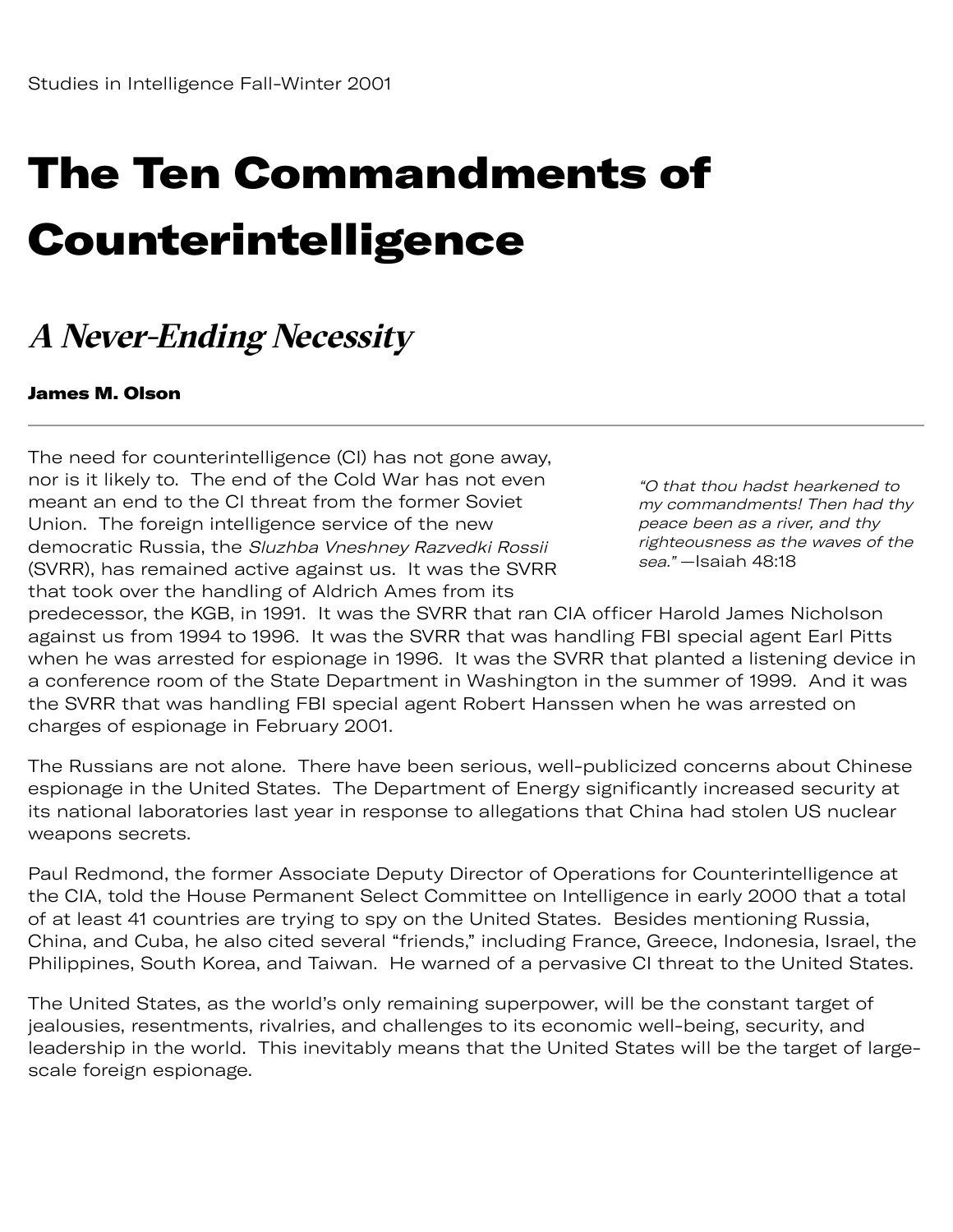### **A Choice Assignment**

When I joined the CIA, one of my first interim assignments was with the old CI Staff. I found it fascinating. I was assigned to write a history of the Rote Kapelle, the Soviet espionage network in Nazi-occupied Western Europe during World War II.

With its expanded computer power, NSA was breaking out the actual messages sent between the NKVD center in Moscow and the clandestine radios of the various cells in Western Europe. Incredibly, these messages came to me.

There I was, a brand new junior officer, literally the first person in the CIA to see the day-to-day traffic from these life-and-death operations. I was deeply affected by the fear, heroism, and drama in these messages. Above all, I felt privileged to have been given such an opportunity.

Building on an earlier study of the Rote Kapelle by the CI Staff, I completed a draft several months later that incorporated the new material. To my great surprise, this study was well received by my immediate superiors, and I was told that I was to be rewarded with a personal interview and congratulations from James Jesus Angleton, the legendary head of the CI Staff from 1954 to 1974.

Angleton's office was on the second floor of the Original Headquarters Building. I was first ushered into an outer office, where Angleton's aides briefed me on how to conduct myself. Then I went alone into the inner sanctum.

The room was dark, the curtains were drawn, and there was just one small lamp on Angleton's desk. I later heard that Angleton had eye trouble and that the light hurt his eyes, but I was convinced the real reason for the semidarkness was to add to his mystique. It certainly worked on me!

I nervously briefed Angleton on my study, and he listened without interrupting, just nodding from time to time. When I finished, he methodically attacked every one of my conclusions. Didn't I know the traffic was a deception? Hadn't it occurred to me that Leopold Trepper, the leader of the Rote Kapelle, was a German double? He went on and on, getting further and further out.

Even I, as a brand new officer, could tell that this great mind, this CI genius, had lost it. I thought he was around the bend. It was one of the most bizarre experiences of my career.

When the meeting was over, I was glad to get out of there, and I vowed to myself that I would never go anywhere near CI again. I did not keep that vow. In my overseas assignments with the Agency, I found myself drawn toward Soviet CI operations. Nothing seemed to quicken my pulse more, and I was delighted when I was called back to Headquarters in 1989 to join the new Counterintelligence Center (CIC) as Ted Price's deputy. When Ted moved upstairs in early 1991 to become the Associate Deputy Director for Operations, I was named chief of the Center.

Today, many years after that initial disagreeable encounter with CI, I find it hard to believe that it is actually my picture on the wall of the CIC conference room at CIA Headquarters, where the photos of all former CIA counterintelligence chiefs are displayed. There I am, number seven in a row that begins with Angleton.

So, after a career that ended up being far more CI-oriented than I could ever have imagined, I would like to offer some personal observations in the form of "The Ten Commandments of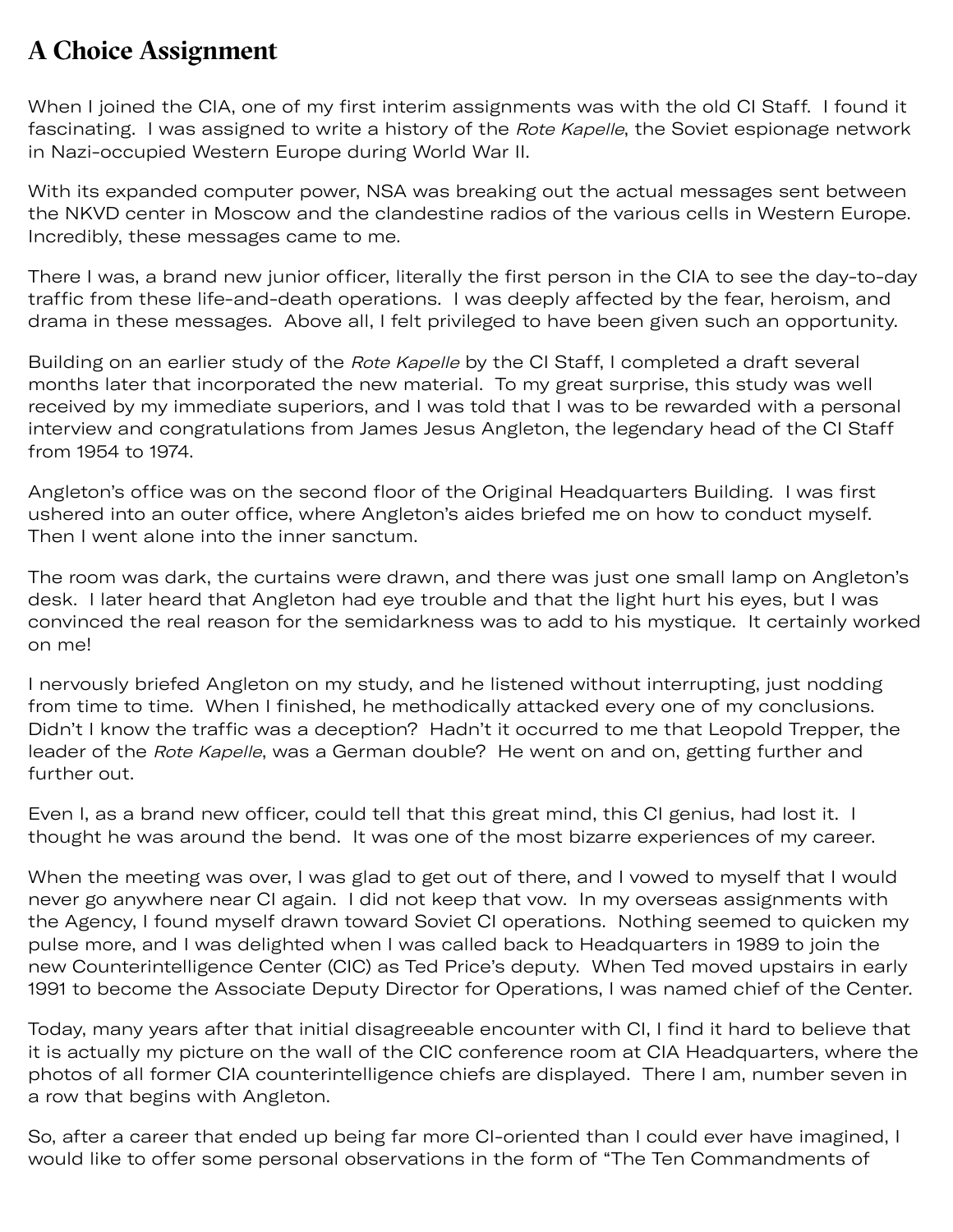Counterintelligence." I have chosen the form of *commandments* because I believe the basic rules of CI are immutable and should be scrupulously followed. In my view, it makes little difference whether the adversary is the Russians, the Cubans, the East Germans, the Chinese, or someone else. It likewise makes little difference whether we are talking about good CI practices in 1985 or in 2005. Unfortunately, as I watch US CI today, I am increasingly concerned that the principles I consider fundamental to effective CI are not being followed as carefully and consistently as they should be.

These commandments were not handed down to me from a mountaintop, and I make no claim that they are inspired or even definitive. They are simply the culmination, for what they are worth, of my experience. They are intended primarily for my fellow practitioners in CI today, but also for any younger officers in the Intelligence Community (IC) who might someday want to join us.

#### **The First Commandment: Be Offensive**

CI that is passive and defensive will fail. We cannot hunker down in a defensive mode and wait for things to happen. I believe we are spending far too much money on fences, safes, alarms, and other purely defensive measures to protect our secrets. That is not how we have been hurt in recent years. Spies have hurt us. Our CI mindset should be relentlessly offensive. We need to go after our CI adversaries.

Aggressive double agent (DA) operations are essential to any CI program, but not the predictable, hackneyed kind we have so often pursued. We need to push our bright and imaginative people to produce clever new scenarios for controlled operations, and we need more of them. The opposition services should be kept constantly off guard so that they never suspect that we have actually controlled the operations they believe they initiated from the beginning. When the requirements, modus operandi, and personality objectives of the DA operation have been achieved, we should in a greater number of cases pitch the opposition case officer. If only one out of 10 or 20 of these recruitments takes, it is worth it. And CI professionals, of course, should not rely exclusively on their own efforts. They should constantly prod their HUMINT colleagues to identify, target, and recruit officers from the opposition intelligence services. The key to CI success is penetration. For every American spy, there are several members of the opposition service who know who he or she is. No matter what it takes, we have to have penetrations.

We should operate aggressively against the nontraditional as well as the traditional adversaries. How many examples do we need of operations against Americans by so-called friendly countries to convince us that the old intelligence adage is correct: there are friendly nations, but no friendly intelligence services. If we suspect for whatever reason that the operatives of a foreign intelligence service, friend or foe, are operating against us, we should test them. We should dress up an enticing morsel, made to order for that specific target, and send it by them. If they take it, we have learned something we needed to know, and we have an operation. If they reject it, as true friends should, we have learned something, too. In either event, because we are testing a "friend," plausible deniability has to be strictly preserved. Every foreign service is a potential nontraditional adversary; no service should get a lifetime pass from US offensive CI operations.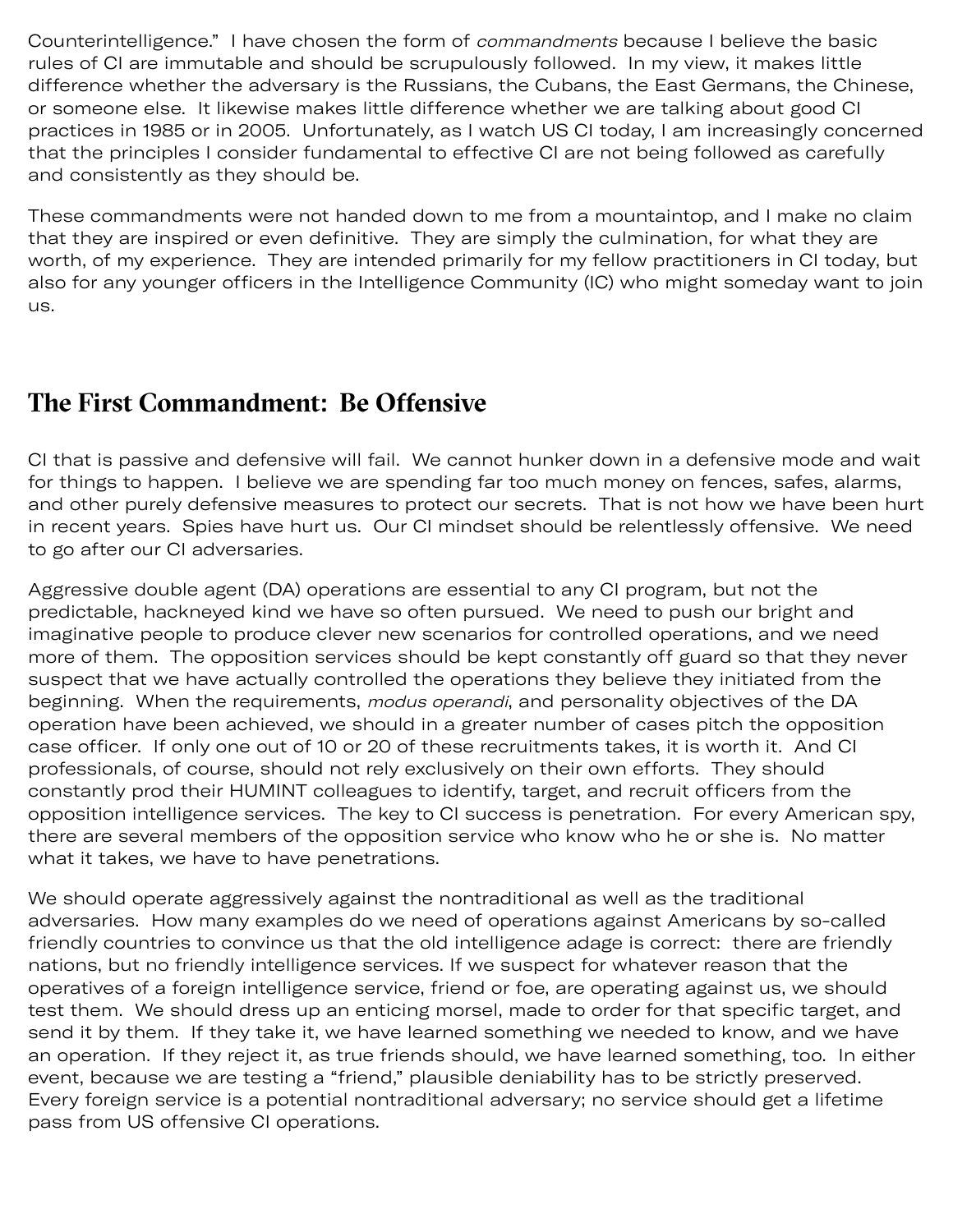#### **The Second Commandment: Honor Your Professionals**

It has been true for years—to varying degrees throughout the IC—that CI professionals have not been favored, to the extent they deserved, with promotions, assignments, awards, praise, esteem, or other recognition. The truth is that CI officers are not popular. They are not always welcome when they walk in. They usually bring bad news. They are easy marks to criticize when things go wrong. Their successes are their failures. If they catch a spy, they are roasted for having taken so long. If they are not catching anyone, why not? What have they done with all that money they spent on CI? It is no-win.

For much of my career, many of our best people avoided becoming CI specialists. CI was not prestigious. It had a bad reputation. It was not fast track. It did not lead to promotions or good assignments. Angleton left a distasteful legacy that for years discredited the CI profession. Ted Price did more than anyone else in the Agency to reverse that trend and to rehabilitate CI as a respected professional discipline.

Nevertheless, that battle is still not completely won. We have to do more to get our CI people promoted, recognized, and respected so that our best young officers will be attracted to follow us into what we know is a noble profession and where the need is so great.

#### **The Third Commandment: Own the Street**

This is so fundamental to CI, but it is probably the least followed of the commandments. Any CI program worthy of the name has to be able to engage the opposition on the street, the field of play for espionage. And when we do go to the street, we have to be the best service there. If we are beaten on the street, it is worse than not having been there at all.

For years, we virtually conceded the streets of the world's capitals, including the major espionage centers, to the KGB, the GRU, and the East European services because we either did not know how to do it or we were not willing to pay the price for a thoroughly professional, reliable, full-time, local surveillance capability.

Opposition intelligence officers have to be watched, known meeting areas have to be observed, and, when an operation goes down—often on short notice—undetectable surveillance has to cover it, identify the participants, and obtain evidence.

This capability is expensive—selection, training, vehicles, photo gear, video, radios, safe apartments, observation posts, and on and on—but, if we do not have it, we will be a secondrate CI service and will not break the major cases.

#### **The Fourth Commandment: Know Your History**

I am very discouraged when I talk to young CI officers today to find how little they know about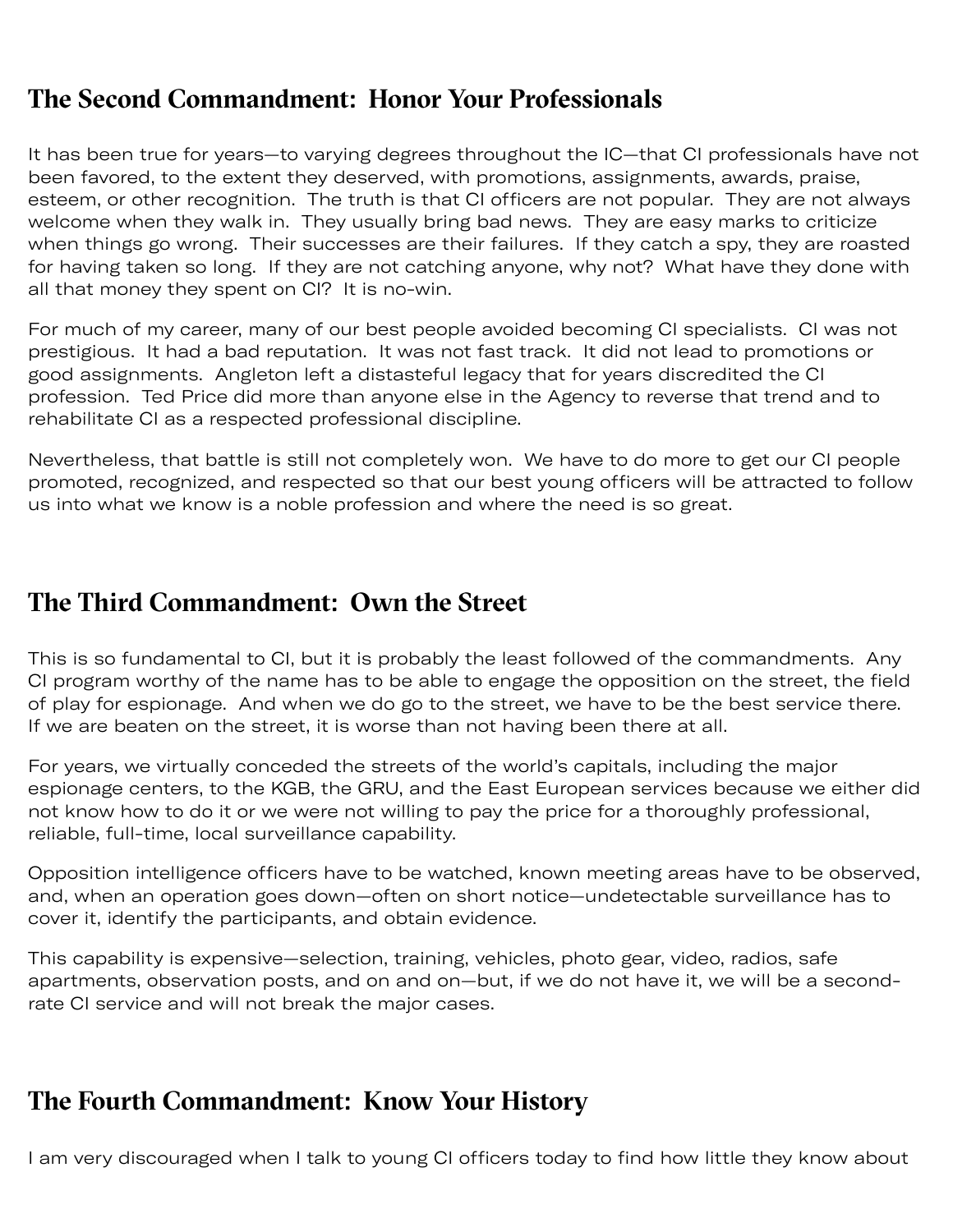the history of American CI. CI is a difficult and dangerous discipline. Many good, well-meaning CI people have gone wrong and made horrendous mistakes. Their failures in most cases are well documented, but the lessons are lost if our officers do not read the CI literature.

I find it inconceivable that any CI practitioner today could ply his or her trade without an indepth knowledge of the Angleton era. Have our officers read Mangold? Have they read Legend and Wilderness of Mirrors? Do they know the Loginov case, HONETOL, MHCHAOS, Nosenko, Pollard, and Shadrin? Are they familiar with Aspillaga and the Cuban DA debacle? Have they examined our mistakes in the Ames and Howard cases? Are they staying current with recent releases like The Mitrokhin Archive and The Haunted Wood?

I believe it is an indispensable part of the formation of any American CI officer—and certainly a professional obligation—to study the CI failures of the past, to reflect on them, and to make sure they are not repeated.

The many CI courses being offered now are a positive step, but there will never be a substitute for a personal commitment on the part of our CI professionals to read their history, usually on their own time at home.

#### **The Fifth Commandment: Do Not Ignore Analysis**

Analysis has too often been the stepchild of CI. Throughout the CI community, we have fairly consistently understaffed it. We have sometimes tried to make it up as we go along. We have tried to do it on the cheap.

Generally speaking, operators make bad analysts. We are different kinds of people. Operators are actors, doers, movers and shakers; we are quick, maybe a little impulsive, maybe a little "cowboy." Our best times are away from our desks. We love the street. Research and analysis is really not our thing—and when we have tried to do it, we have not been good at it.

True analysts are different. They love it. They are more cerebral, patient, and sedentary. They find things we could not. They write better.

A lot of CI programs in the past have tried to make operators double as their own analysts. As a result, in the United States, CI analysis historically has been the weakest part of the business. Professional CI analysts have been undervalued and underappreciated.

A good CI program will recruit and train true analysts in sizable numbers. I do not think it would be excessive as a rule of thumb in a top notch CI service to be evenly divided between operators and analysts. Very few of our US CI agencies come anywhere close to that ratio.

Wonderful things happen when good analysts in sufficient numbers pore over our DA reports, presence lists, SIGINT, audio and teltap transcripts, maps, travel data, and surveillance reports. They find the clues, make the connections, and focus our efforts in the areas that will be most productive.

Many parts of the US CI community have gotten the message and have incorporated trained analysts into their operations, but others have not. Across the board, we still have serious shortfalls in good, solid CI analysis.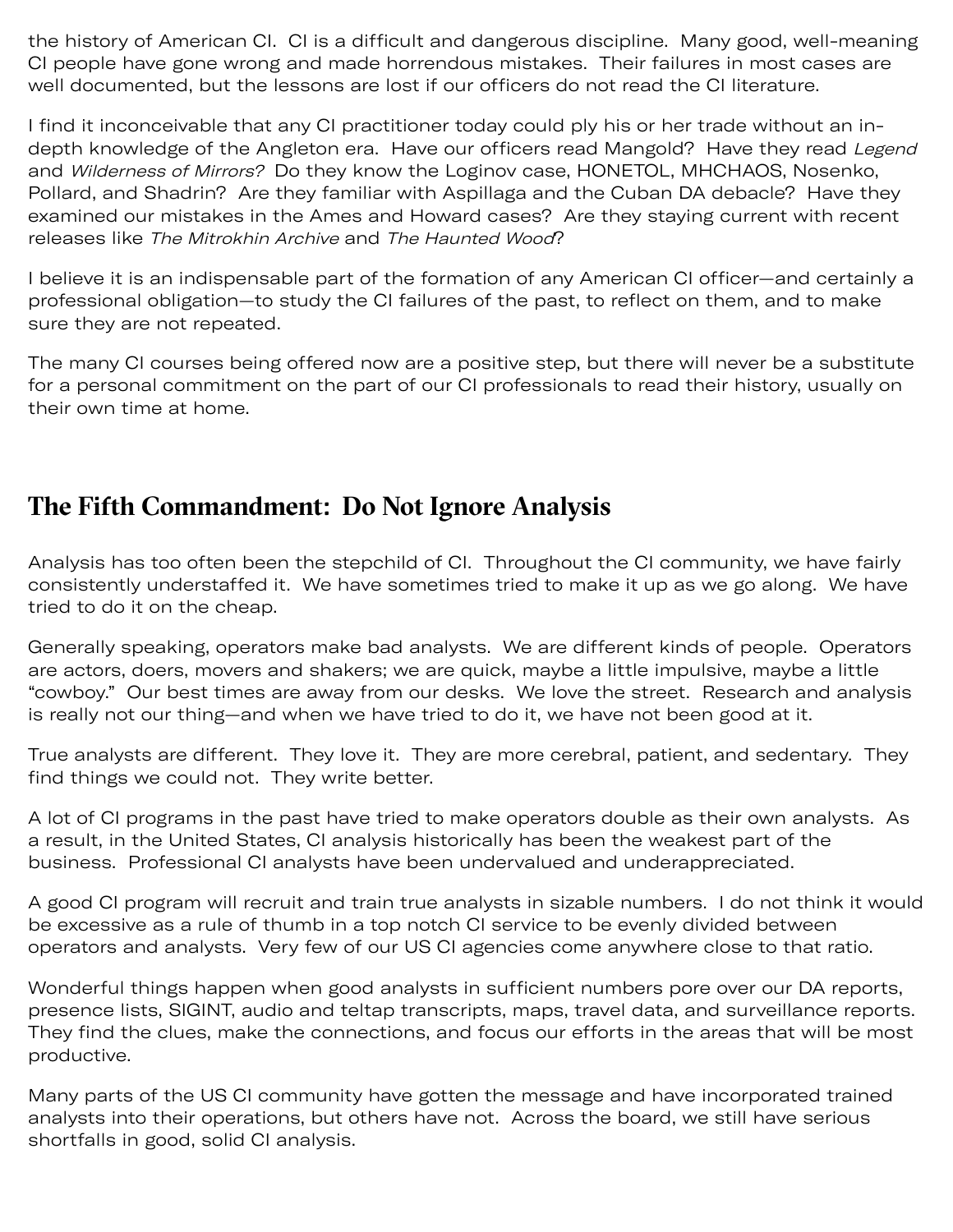#### **The Sixth Commandment: Do Not Be Parochial**

More harm probably has been done to US CI over the years by interagency sniping and obstruction than by our enemies. I remember when the CIA and the FBI did not even talk to each other—and both had disdain for the military services. It is no wonder that CI was a shambles and that some incredibly damaging spies went uncovered for so long.

Occasionally in my career, I encountered instances of sarcasm or outright bad mouthing of other US Government agencies by my officers. That kind of attitude and cynicism infected our junior officers and got in the way of cooperation. These comments often were intended to flaunt our supposed "superiority" by demeaning the capabilities of the other organizations. I dealt with these situations by telling the officers to "knock it off," and I would encourage other CI supervisors around the community to do the same.

CI is so difficult, even in the best of circumstances, that the only way to do it is together. We should not let personalities, or jealousies, or turf battles get in the way of our common mission. Our colleagues in our sister services are as dedicated, professional, hardworking, and patriotic as we are, and they deserve our respect and cooperation. The best people I have known in my career have been CI people, regardless of their organizational affiliation. So let us be collegial.

#### **The Seventh Commandment: Train Your People**

CI is a distinct discipline and an acquired skill. It is not automatically infused in us when we get our wings as case officers. It is not just a matter of applying logic and common sense to operations, but is instead a highly specialized way of seeing things and analyzing them. CI has to be learned.

I do not know how many times in my career I have heard, "No, we do not really need a separate CI section. We are all CI officers; we'll do our own CI." That is a recipe for compromise and failure.

There are no substitutes for professional CI officers, and only extensive, regular, and specialized CI training can produce them. Such training is expensive, so whenever possible we should do it on a Community basis to avoid duplication and to ensure quality.

CI is a conglomerate of several disciplines and skills. A typical operation, for example, might include analysts, surveillance specialists, case officers, technical experts, and DA specialists. Each area requires its own specialized training curriculum. It takes a long time to develop CI specialists, and that means a sustained investment in CI training. We are getting better, but we are not there yet.

### **The Eighth Commandment: Do Not Be Shoved Aside**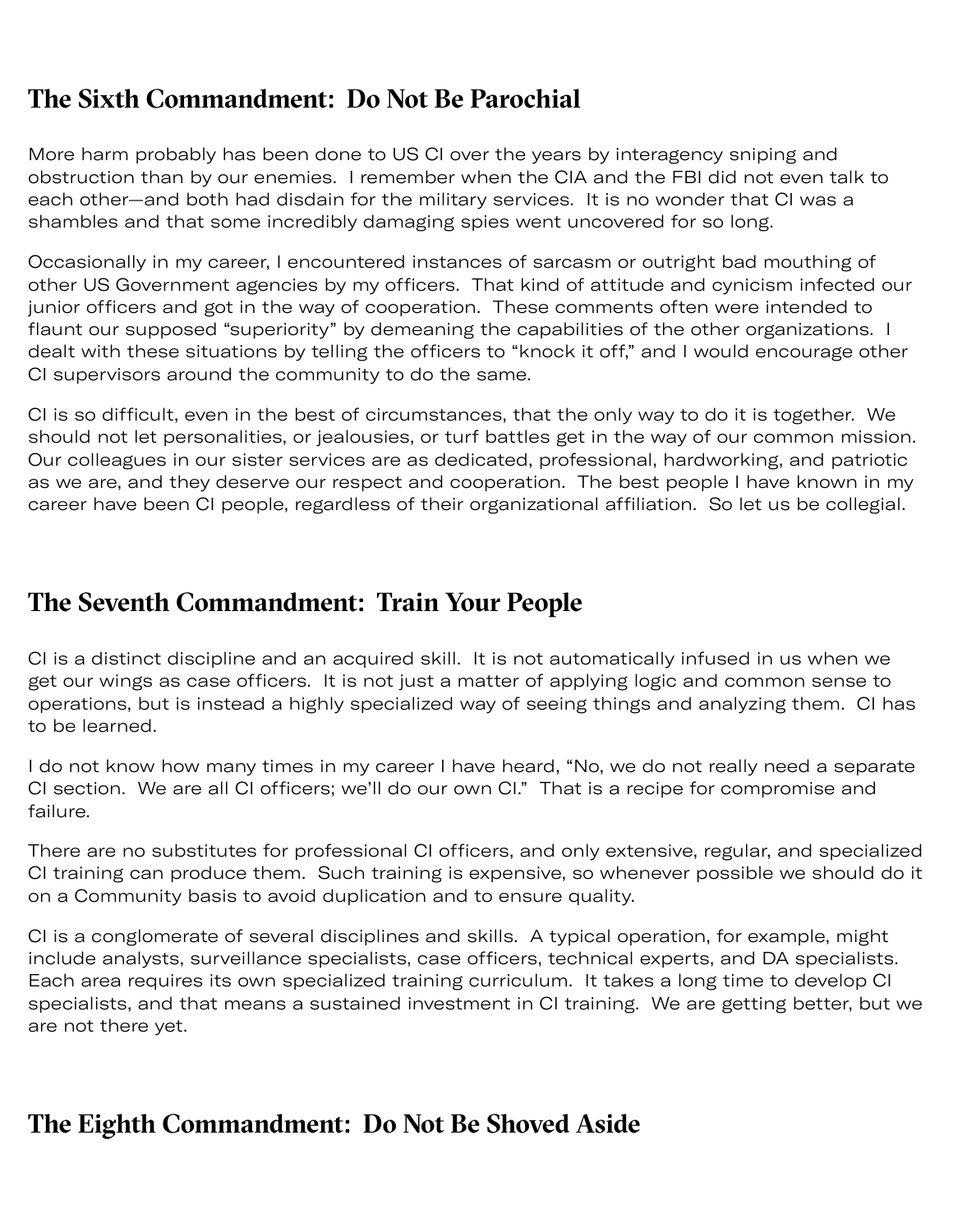There are people in the intelligence business and other groups in the US Government who do not particularly like CI officers. CI officers have a mixed reputation. We see problems everywhere. We can be overzealous. We get in the way of operations. We cause headaches. We are the original "black hatters."

Case officers want their operations to be bona fide. Senior operations managers do not want to believe that their operations are controlled or penetrated by the opposition. There is a natural human tendency on the part of both case officers and senior operations managers to resist outside CI scrutiny. They believe that they are practicing good CI themselves and do not welcome being second-guessed or told how to run their operations by so-called CI specialists who are not directly involved in the operations. I have seen far more examples of this in my CI career than I care to remember.

By the same token, defense and intelligence contractors and bureaucrats running sensitive US Government programs have too often tended to minimize CI threats and to resist professional CI intervention. CI officers, in their view, stir up problems and overreact to them. Their "successes" in preventing CI problems are invisible and impossible to measure, but their whistle blowing when problems are uncovered generate tremendous heat. It is not surprising that they are often viewed as a net nuisance.

When necessary, a CI service has to impose itself on the organizations and groups it is assigned to protect. A CI professional who is locked out or invited in only when it is convenient to the host cannot do his job.

My advice to my CI colleagues has always been this: "If you are blocked by some senior, obtuse, anti-CI officer, go around him or through him by going to higher management. And document all instances of denied access, lack of cooperation, or other obstruction to carrying out your CI mission. If not, when something goes wrong, as it likely will in that kind of situation, you in CI will take the blame."

#### **The Ninth Commandment: Do Not Stay Too Long**

CI is a hazardous profession. There should be warning signs on the walls: "A steady diet of CI can be dangerous to your health."

I do not believe anyone should make an entire, uninterrupted career of CI. We all who work in CI have seen it: the old CI hand who has gotten a bit spooky. It is hard to immerse oneself daily in the arcane and twisted world of CI without falling prey eventually to creeping paranoia, distortion, warping, and overzealousness in one's thinking. It is precisely these traits that led to some of the worst CI disasters in our history. Angleton and his coterie sadly succumbed, with devastating results. Others in the CIA and elsewhere have as well. The danger is always there.

My wife, who was working at the CIA when I met her, was well acquainted with this reputation of CI and the stories about its practitioners. When I was serving overseas and received the cable offering me the position as Ted Price's deputy in the new Counterintelligence Center, I discussed it with her that evening at home. Her response, I thought, was right on the mark: "Okay, but do not stay too long."

Sensible and productive CI needs lots of ventilation and fresh thinking. There should be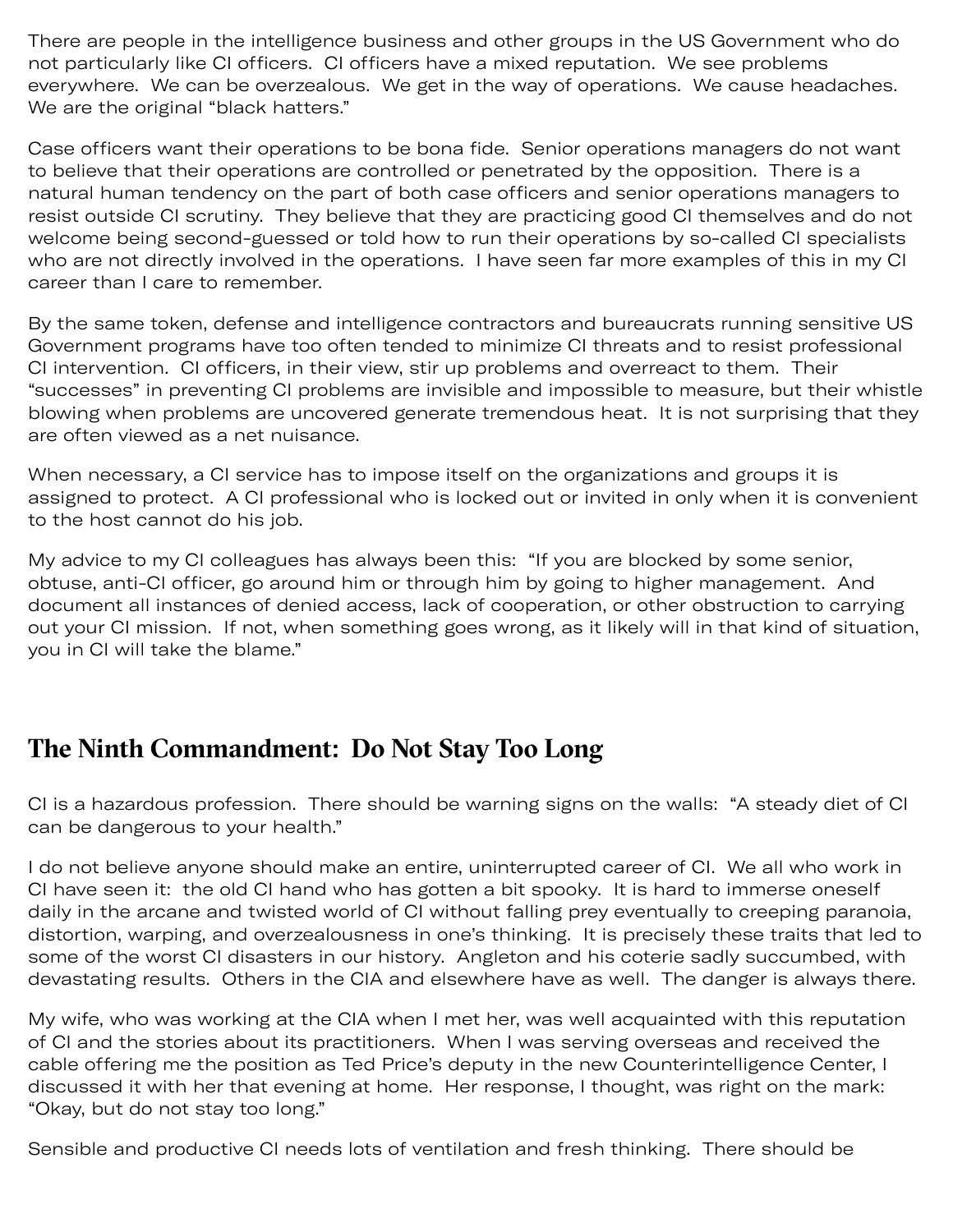constant flowthrough. Non-CI officers should be brought in regularly on rotational tours. I also believe it is imperative that a good CI service build in rotational assignments outside CI for its CI specialists. They should go spend two or three years with the operators or with the other groups they are charged to protect. They will come back refreshed, smarter, and less likely to fall into the nether world of professional CI: the school of doublethink, the us-against-them mindset, the nothing-is-what-it-seems syndrome, or the wilderness of mirrors.

#### **The Tenth Commandment: Never Give Up**

The tenth and last commandment is the most important. What if the Ames mole hunters had quit after eight years instead of going into the ninth? What if, in my own experience, we had discontinued a certain surveillance operation after five months instead of continuing into the sixth? CI history is full of such examples.

The FBI is making cases against Americans today that involved espionage committed in the 1960s and 1970s. The Army's Foreign Counterintelligence Activity is doing the same. The name of the game in CI is persistence. CI officers who are not patient need not apply. There is no statute of limitations for espionage, and we should not create one by our own inaction. Traitors should know that they will never be safe and will never have a peaceful night's sleep. I applauded my CI colleagues in the FBI when I read not long ago of their arrest in Florida of a former US Army Reserve colonel for alleged espionage against the United States many years earlier. They obviously never gave up.

If we keep a CI investigation alive and stay on it, the next defector, the next penetration, the next tip, the next surveillance, or the next clue will break it for us.

If there were ever to be a mascot for US counterintelligence, it should be the pit bull.

#### **In Conclusion**

These are my ten commandments of CI. Other CI professionals will have their own priorities and exhortations and will disagree with mine. That is as it should be, because as a country and as an Intelligence Community we need a vigorous debate on the future direction of US CI. Not everyone will agree with the specifics, or even the priorities. What we should agree on, however, is that strong CI has to be a national priority. Recent news reports from Los Alamos, Washington, and elsewhere have again underscored the continuing need for CI vigilance.

<span id="page-7-0"></span>[James M. Olson](#page-0-0) served in the Directorate of Operations and is now on the faculty of the George Bush School of Government and Public Service at Texas A&M University.